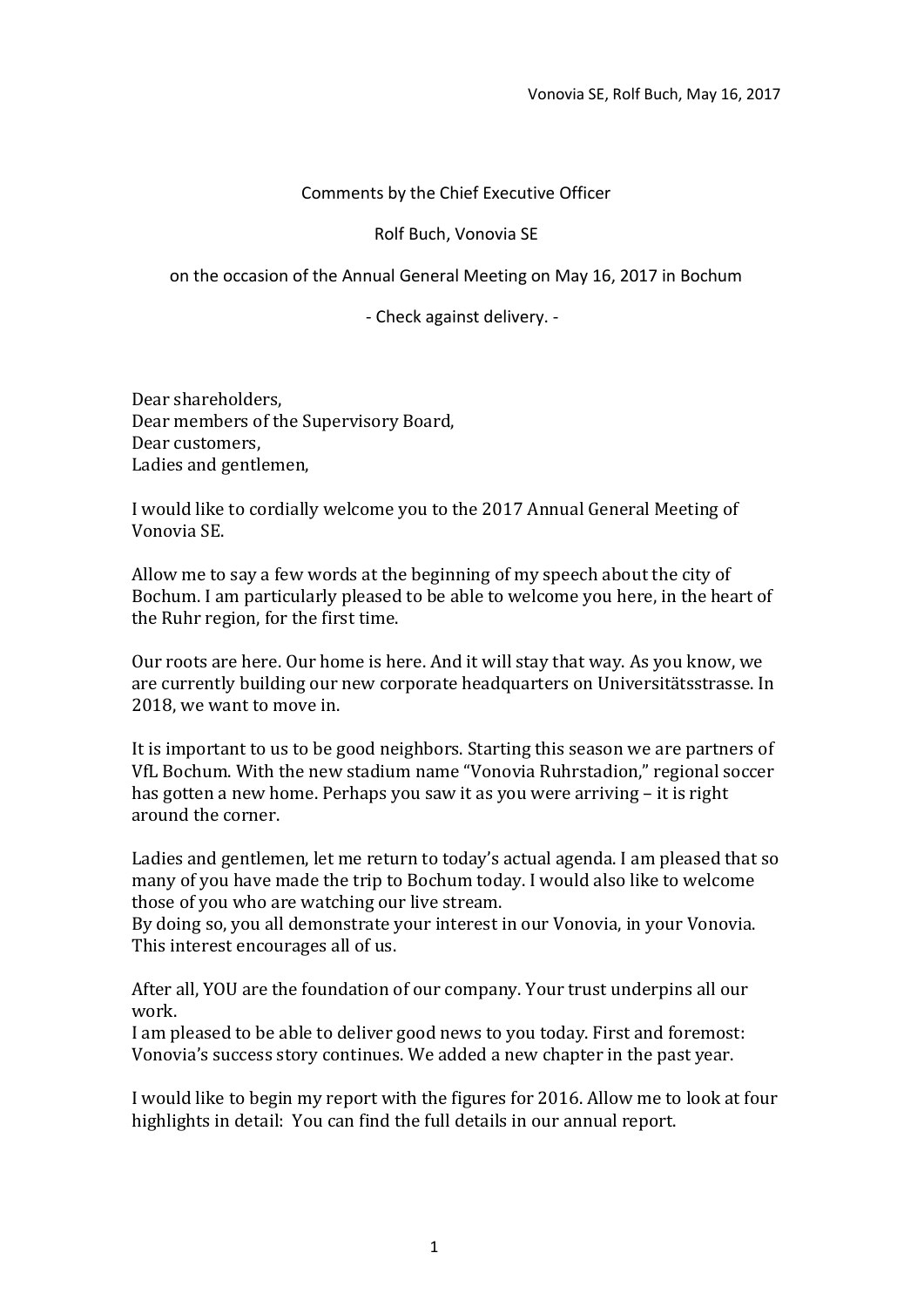We increased our operating profit – expressed with the figure known as  $FFO 1$ by about 25 percent to 760.8 million euros. The FFO 1 per share has increased from 1.30 euros to 1.63 euros.

The EPRA NAV – our property assets less liabilities – has even increased by 27 percent per share. This means: Your company has once again grown significantly in value.

So we remain on track. We made our initial public offering in 2013. Since then, we have increased Vonovia's value from year to year:

- EPRA NAV per share has grown by almost **70 percent**,
- The share price rose by around **85 percent** up until the end of 2016, and
- We have increased our property assets by some **160 percent** to 27 billion euros at present.

Allow me now to direct your attention to another figure that illustrates our success: One point twelve euros.

1.12 euros is the dividend per share that we are proposing to you today. That is an increase of around 19 percent from the previous year.

1.12 euros corresponds to a solid dividend yield of 3.6 percent, based on the closing share price in 2016.

With this we are underscoring once again: Our dividend policy is based on our long-term trajectory of success. As shareholders and owners, you are participating directly in our success.

We will present you with a proposal today as to how we would like to use the profit. Should you agree to this, we will, for the first time, offer you the option of choosing between a cash dividend and a stock dividend. The stock dividend is widespread internationally and is quite popular in the United States and England. German companies such as E.ON, Deutsche Telekom and Lufthansa have also been offering this option for a long time.

By doing so, we are enabling you to reinvest your dividend into Vonovia shares without complications. Of course, the decision as to whether to receive the dividend payment in cash or as shares is entirely up to you. You can find additional information on this in the documents we've made available to you.

And what, ladies and gentlemen, will this year bring us? Next week we will present specific figures for the first quarter of 2017. This interim report incorporates the contribution of conwert for the first time.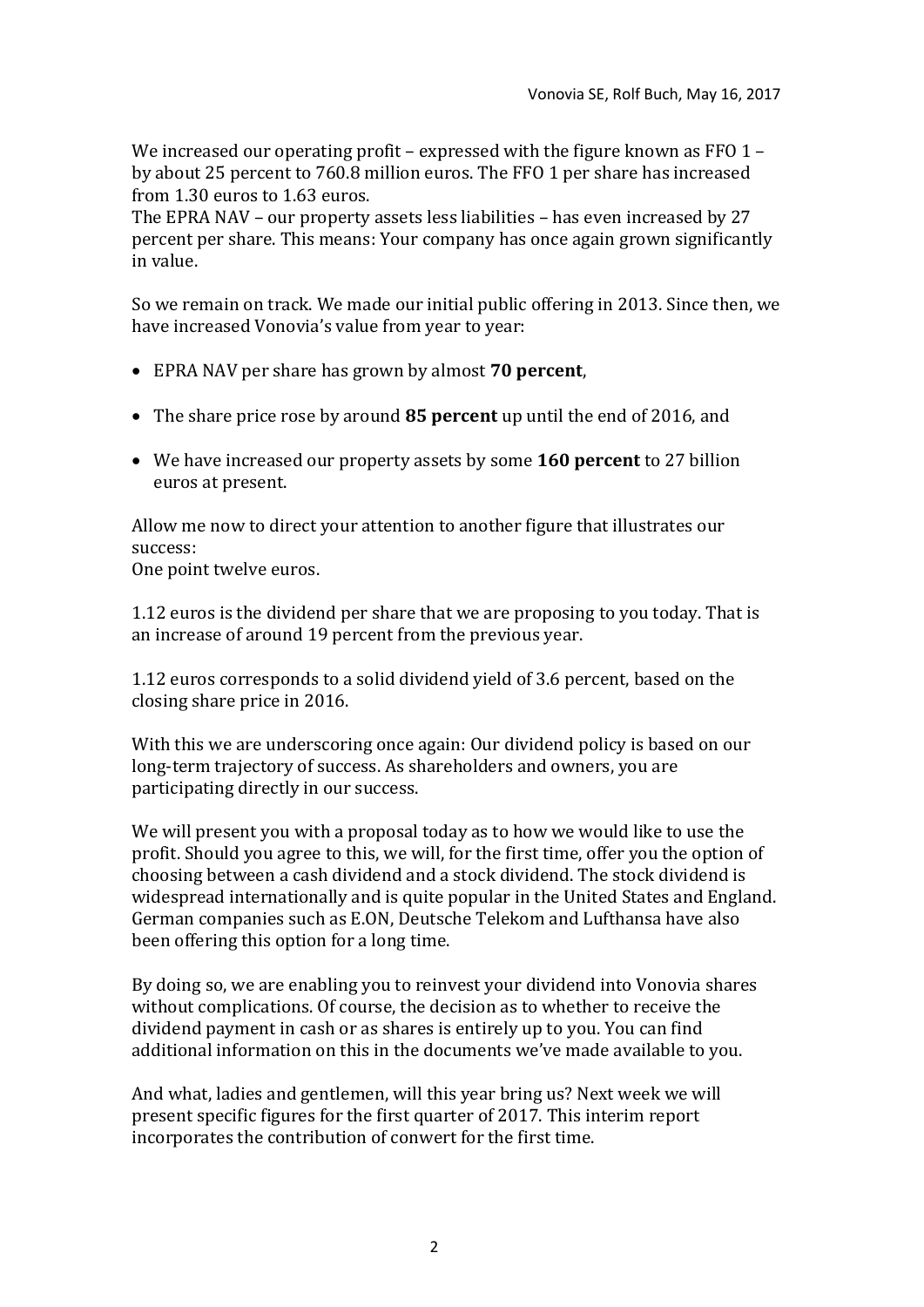One thing I can already anticipate and share with you today is that the first three months of the current fiscal year are also looking very good. We expect significant growth for the entire year. We expect the operating profit to increase to between 830 to 850 million euros. In addition, conwert will contribute about 60 million euros to earnings. We will also fine-tune our forecast next week as we present the quarterly figures.

What has led to these gratifying figures in 2016? What allows us to view 2017 with such optimism?

We were able to rent out practically our entire portfolio of properties and manage them even more efficiently. At the same time, investments are making our portfolio more attractive. New construction and our active portfolio management are additional success factors. As a result, our properties are located almost exclusively in regions with very positive development prospects. This means they are steadily gaining in value.

Our decision to grow in attractive regions in Germany was, and remains, the correct one. Think of GAGFAH and SÜDEWO. Or our latest acquisition of conwert. With these acquisitions we are strengthening our leading position in the market.

Permit me one more word on conwert: The integration has been progressing at full speed since January. We will complete our work on time. By midyear we will have completed the integration of the approximately 25,000 apartments in Germany. They are located primarily in attractive cities. Such as Leipzig, Berlin, Potsdam and Dresden.

The beneficiaries of the merger are not only our new customers but, of course, also you, our shareholders. We've made you this promise. And we are keeping this promise.

Ladies and gentlemen, I am certain that Vonovia's success story is closely linked to our approach. To the attitude we have working at Vonovia. This applies to the in-house caretakers as well as the management team in Bochum. It comes down to our approach to our tenants. It comes down to our contribution to the development of our society.

Our tenants are our customers. Our customers and their satisfaction are the cornerstone of our conduct. After all, if they are dissatisfied, we will be unable to continue our success story.

For this reason, the topic of customer satisfaction is particularly close to my heart. It is an issue of personal concern to me. This means my colleagues and I personally allow ourselves to be measured by customer satisfaction. And I mean "measure" literally. An independent institute regularly determines customer satisfaction. The result is: We are always improving. Last year we managed to raise our customer satisfaction by eight percent.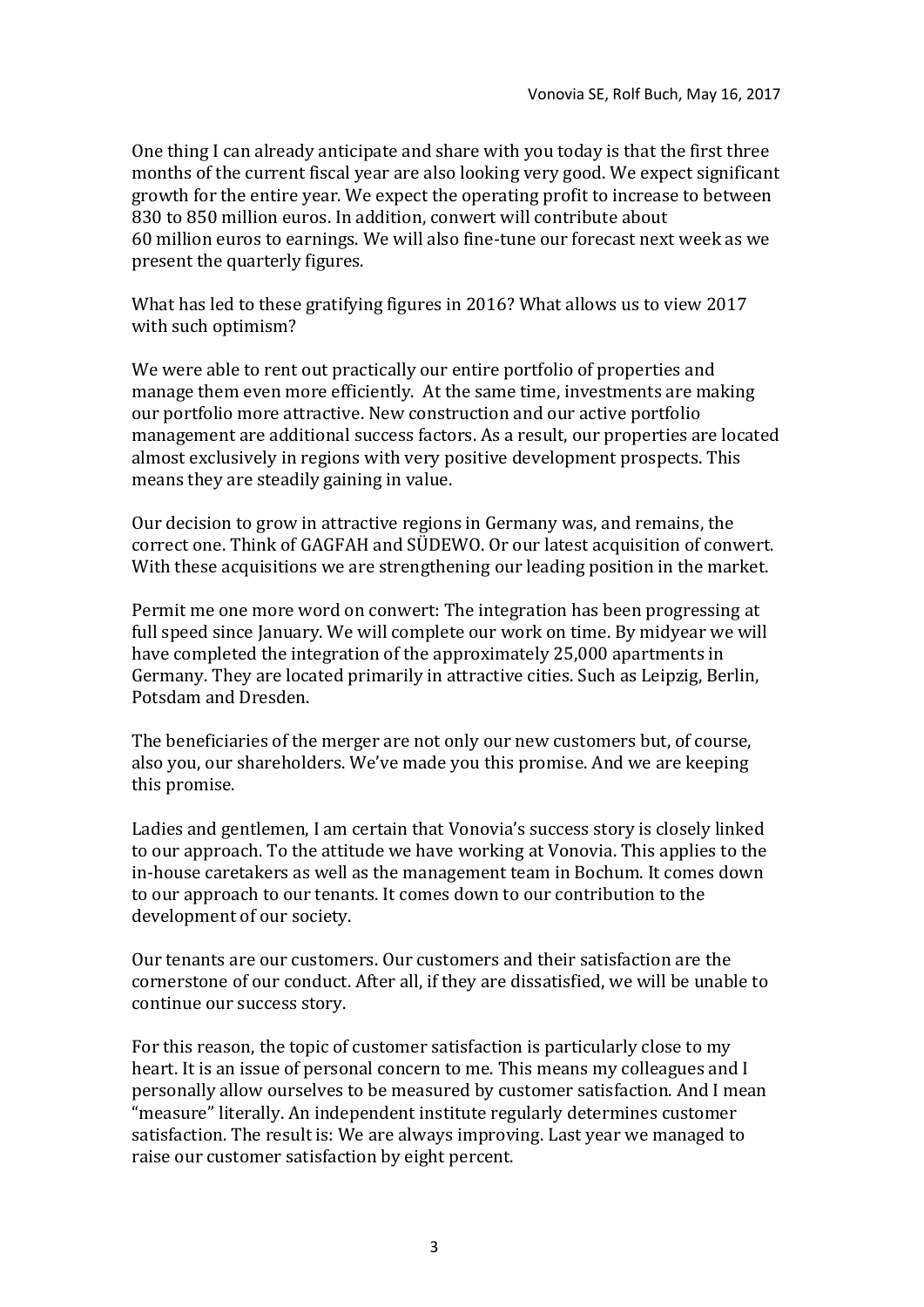We are also on the right track in this area.

Why?

Because we are close to our customers.

Approximately 1,000 employees now work in our customer service in Duisburg and Dresden. Thanks to their commitment, we are now also available outside regular work hours – even on the weekend. So we are always available when our customers need us. Our employees do not speak only German or English. They also speak many other European languages. And Arabic.

Our customer service is frequently the first point of contact for our tenants. We are proud that we can help them directly in almost nine out of ten cases.

At the same time, we have further improved personal support for our customers locally. By now, approximately two-thirds of our employees work directly on site in our neighborhoods. As craftsmen, technicians and gardeners, they deal with the individual concerns of our tenants.

Speaking of the "concerns of our tenants": Our customers' wishes are becoming more multifaceted. They encompass more and more areas. For us, this means that Vonovia offers much more today than just "an apartment." We are developing into a professional provider of all kinds of housing-related services.

This, ladies and gentlemen, is an essential key to our success.

Let me cite a few examples:

We are installing new bathrooms at the request of our customers. In 2016 it was 700. This year it will be 1,000.

We are doing the same thing with kitchens. We deliver them within six to seven weeks and install them in a day.

Two more areas: By now we supply about 75 percent of our properties with cable TV signals.

And we are recording and billing heating costs for about 30,000 apartments. For this we are using modern remote recording.

The area of housing-related services is becoming increasingly important. In 2016, they contributed earnings of 57 million euros to our success story. But this is just the beginning. This year we want to nearly double income in this business area.

For this reason, we will expand our services with additional offerings. A particularly interesting example: postal service at your front door. You know it yourselves: It is onerous and time-consuming to stand in line at the post office on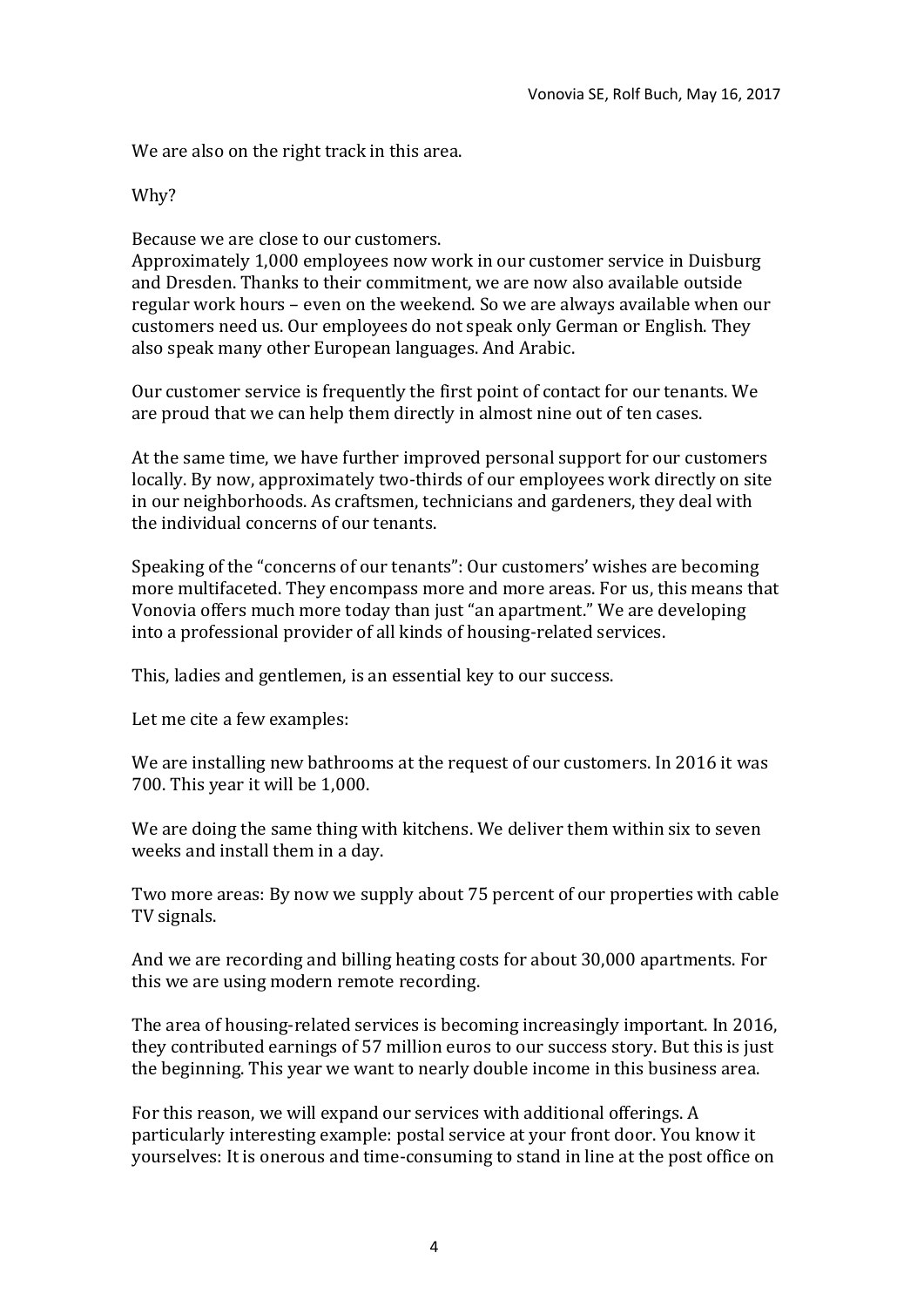Saturdays. Only to pick up a package that could not be delivered during the week. Together with DHL we have come up with a new idea:

We simply install mailboxes for packages in the basements of our buildings. The courier gets a key. Tenants can then grab their delivery in the evening – safely, conveniently and without waiting.

Returns and other packages can also be left there, making it possible to send them conveniently from home.

We started this pilot project last year in Berlin. It has been so successful that we are now expanding it.

This is only ONE example of the trend in the coming years: Housing-related services from a single source are the wave of the future. We at Vonovia will not only support this trend, but actively shape it.

As you see, ladies and gentlemen: We are very aware of our responsibility to our tenants and customers.

But we are also aware that as the largest real estate company in Germany, we bear a responsibility toward all of society. We are committed to this responsibility. We are meeting it. We view our contribution as an obligation – and simultaneously an opportunity.

When it comes to social responsibility, three topics are particularly important for us:

First of all, more housing. Secondly, demographic change and third, energy-efficient modernization.

On the topic of "more living space": For this we have initiated the largest investment program in our company's history. In the coming years we want to invest as we never have before. An investment of a billion euros annually in our portfolio of properties.

The areas of focus will be:

- Energy-efficient modernization.
- The refurbishment of apartments to improve the standard of comfort.
- And senior-friendly conversions.

Of course, we will continue to build new apartments. We will continue to develop whole residential districts. This is an ambitious program, and we intend to send a signal with it.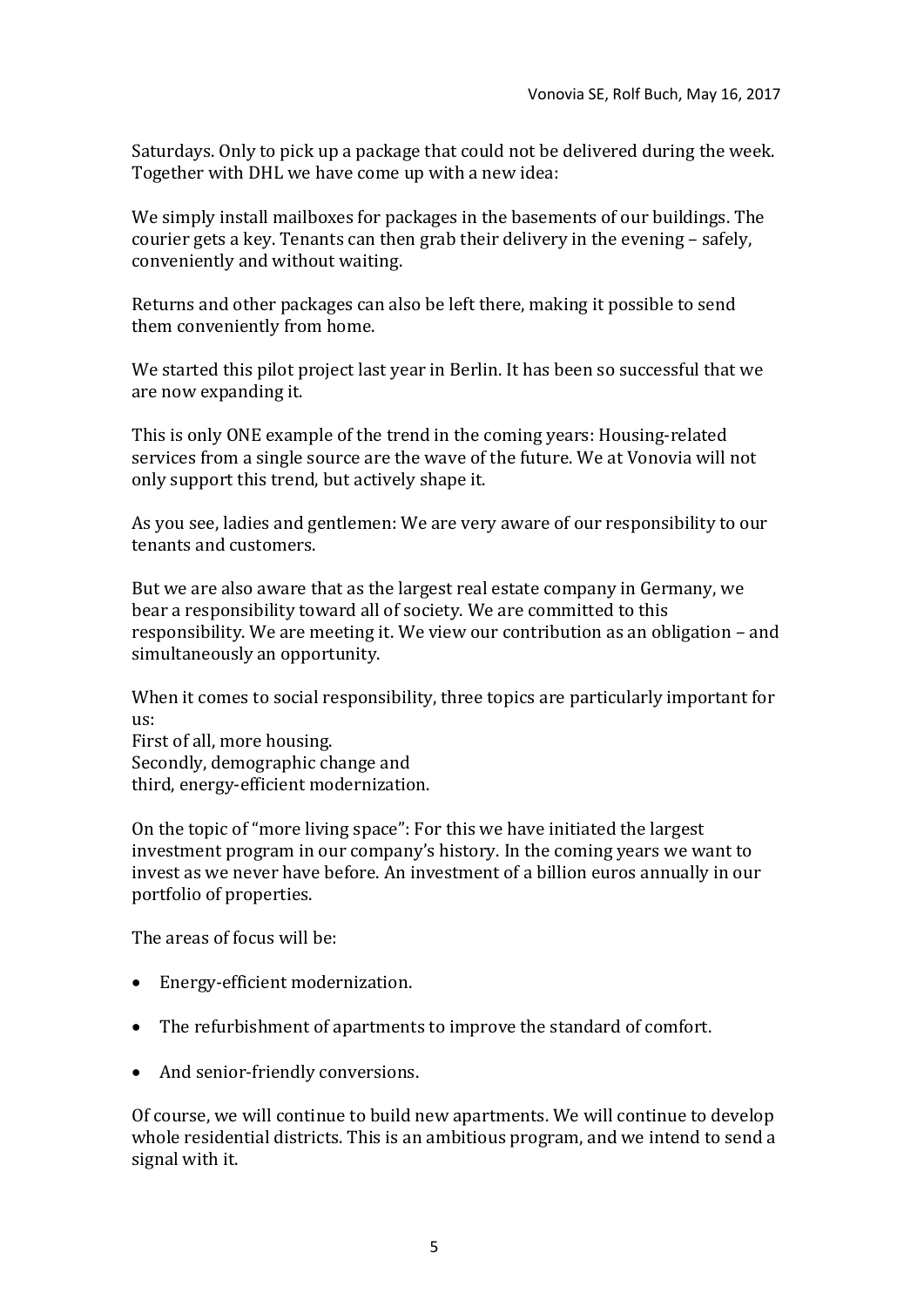We demonstrated last year how our concept of new construction functions. Bochum features the first series-built residential unit with a modular construction. "Series-built" means that the rooms are prefabricated in the factory and then assembled on site. This building is already fully rented out. Cost per square meter: 1,800 euros. Construction time: three months.

As you see, we are moving in new directions. We are convinced that there is a future for standardized construction. For this is the way to make new apartments affordable – particularly in sought-after locations in attractive cities, that is, exactly where we at Vonovia are at home.

With our new residential offerings, we are introducing more diversity and life into the neighborhoods. At the same time, we are using infrastructure more efficiently.

By the way: Standardized does not mean drearily uniform at all. The individual building modules are always assembled differently. The result is individual homes. For example, in terms of the number of floors. Or in terms of appearance, which is adapted to the environment.

Standardization in part, diversity on the whole: That is what we want for our tenants and our communities.

Demographic change is of great importance to us. More and more people are moving into our cities. There are more single households there than ever before. At the same time, our age structure is changing. Lifestyles are becoming more diverse. The needs and requirements of our customers are changing.

We are changing along with them. We regard demographic change as an opportunity to accomplish and to shape something.

We want our tenants to be able to live in our properties for as long as possible.

Therefore, we are deliberately adapting our apartments and buildings to the different stages of people's lives. During modernization projects, therefore, we strive for accessibility.

Whether it is a matter of modernizing bathrooms, stairwells or balconies, we make renovations as accessible as possible. We also consider where the installation of an elevator makes sense.

Let's move to the third change, energy-efficient modernization. Germany has an important political goal. By 2050 approximately 80 percent of household energy consumption should be conserved. We support this goal. We are modernizing heating systems, we are replacing windows and we are improving building insulation. The improvement of energy efficiency is the right path forward. It will preserve a livable environment for us today and for our children tomorrow.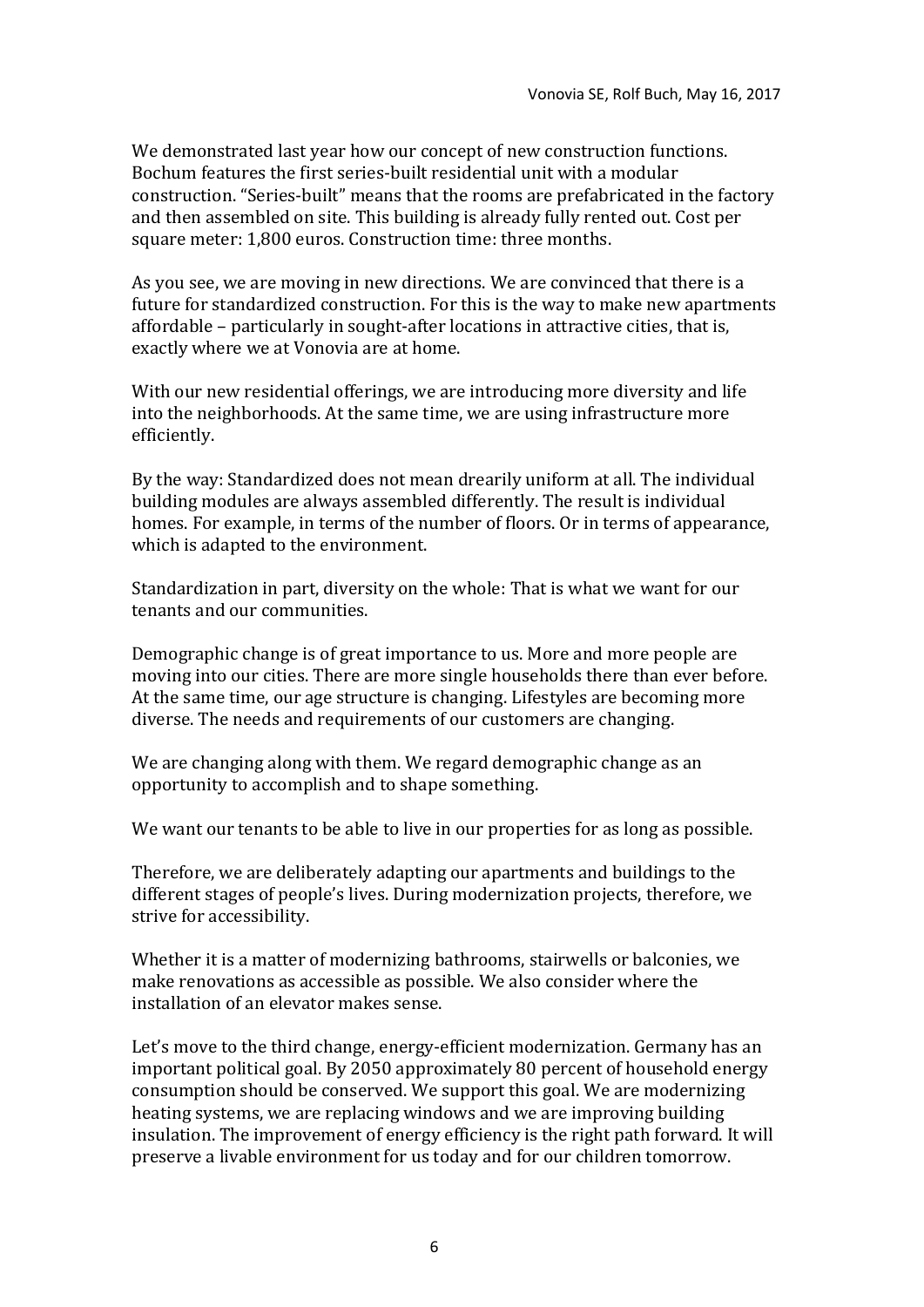In addition, we take care of the maintenance of our apartments and buildings. Our investment is far above the standard for the industry. It is worth it. For by doing so, we are preserving the long-term value of our properties. This is sustainable.

But our commitment goes beyond individual apartments and our property boundaries. Consider the Eltingviertel area in Essen. It is, to some extent, a blueprint for the positive development of a neglected neighborhood. Together with the city and other partners, we have made it attractive and livable again. Today the neighborhood attracts many students, galleries are moving in, cafés are opening, and new forms of neighborhood assistance are emerging. The residents benefit from an entirely new quality of life. We have already launched similar projects in Hamburg, Dortmund, Bielefeld, Berlin, Dresden, Munich and Frankfurt.

Ladies and gentlemen, we do not undertake all these activities in a vacuum. Politics determines our room to maneuver to a significant extent. And 2017 is an important year politically. A few days ago, we elected a new state parliament in North Rhine-Westphalia. Elections for the German Bundestag are scheduled for September.

Affordable housing is a topic that carries significant weight in the current political discussion. That is proper and important. However, this raises the issue whether the discussions are moving in the right direction.

If more and more people are looking for more and more apartments in metropolitan areas, we need new housing there. However, more apartments do not emerge by intensifying pressure for rent ceilings. So, how should this function?

Only more supply can relieve the ever greater demand for more and more apartments. But a larger supply does not arise through the overloaded regulation of the rental market. Who would still want to build any apartments then?

A larger supply only arises if the obstacles for construction are reduced. And if there is entrepreneurial leeway. Only then can the housing industry make its contribution to meeting high demand with a corresponding supply of apartments.

In the process, the housing industry can work hand in hand with policymakers. We should redouble our joint efforts to speed up the construction of new apartments. The key themes are: shorter approval procedures, more planning reliability, generally more pragmatism and more efficient citizen participation. That would amount to something.

Ladies and gentlemen, I hope that I have succeeded in explaining the reasons for Vonovia's success in somewhat greater detail. We will continue to pursue this clear course.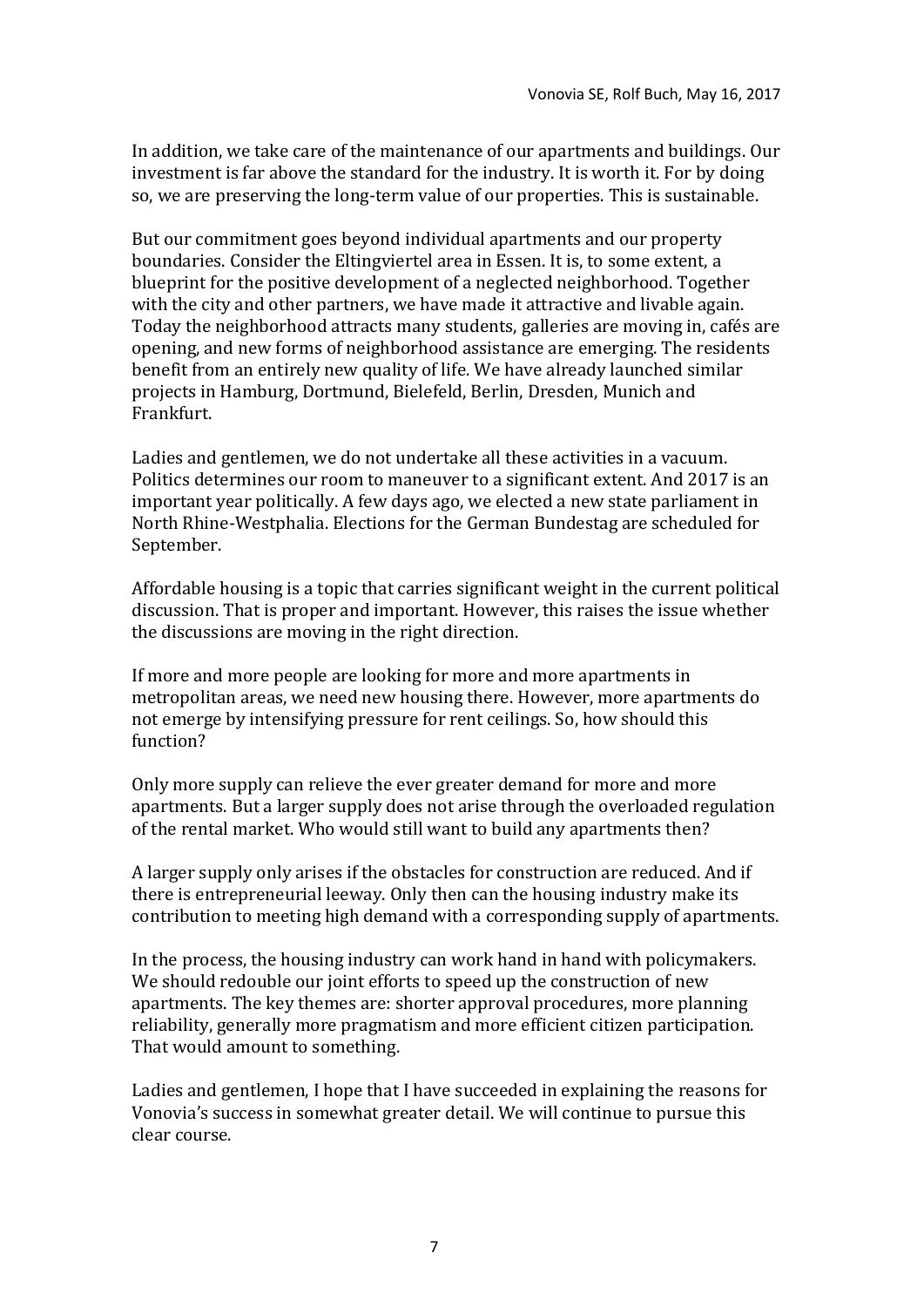Since our IPO in 2013, we have been consistently implementing our strategy. It is the foundation of our growth and our success. Our main themes are clearly defined:

We are counting on standardization, scaling and digitalization for more efficiency.

We are using our balanced financial structure to create more entrepreneurial leeway.

This also includes the replenishment of authorized capital under item 6 of the agenda. We will put this to the vote today. You can find further details in the documents we've made available to you and at the request desk.

In the past year, we utilized our **previous** authorized capital very sensibly: For the successful takeover of conwert. We offered the conwert shareholders two alternatives: they could choose between a cash offer and a stock exchange. More than 5.6 million conwert shares were exchanged. To this end, almost 2.8 million new Vonovia shares were issued with the exclusion of subscription rights. We were thereby able to save cash funds of more than 90 million euros and improve our indebtedness compared with a pure cash payment. You can also find further details about this in the documents we've made available to you and at the request desk.

Dear shareholders,

Our portfolio strategy and the conwert takeover show that we are optimizing our property portfolio and are present in the right places.

We are growing by offering new services, executing our investment program and constructing new apartments.

We are also analyzing opportunities for external growth, but exploiting them only if they really make sense.

I am certain that by doing so we can continue writing our success story. Starting in 2018, we will develop and implement our ideas in our new corporate headquarters here in Bochum. You can see construction progress every day for we will soon also be engaged in the serial construction of our new registered headquarters.

In this regard, the company's registered headquarters is expected to move from Düsseldorf to Bochum.

Alongside our now approximately 7,400 employees, I look forward to keeping your company moving ahead in the future. Without the outstanding commitment of all colleagues, we would not have been able to write this success story in recent years. Therefore, I offer them my special thanks.

I would also like to thank all the interest groups, with whom we are in regular talks. And, in this, I would like to expressly include the tenants' associations, who